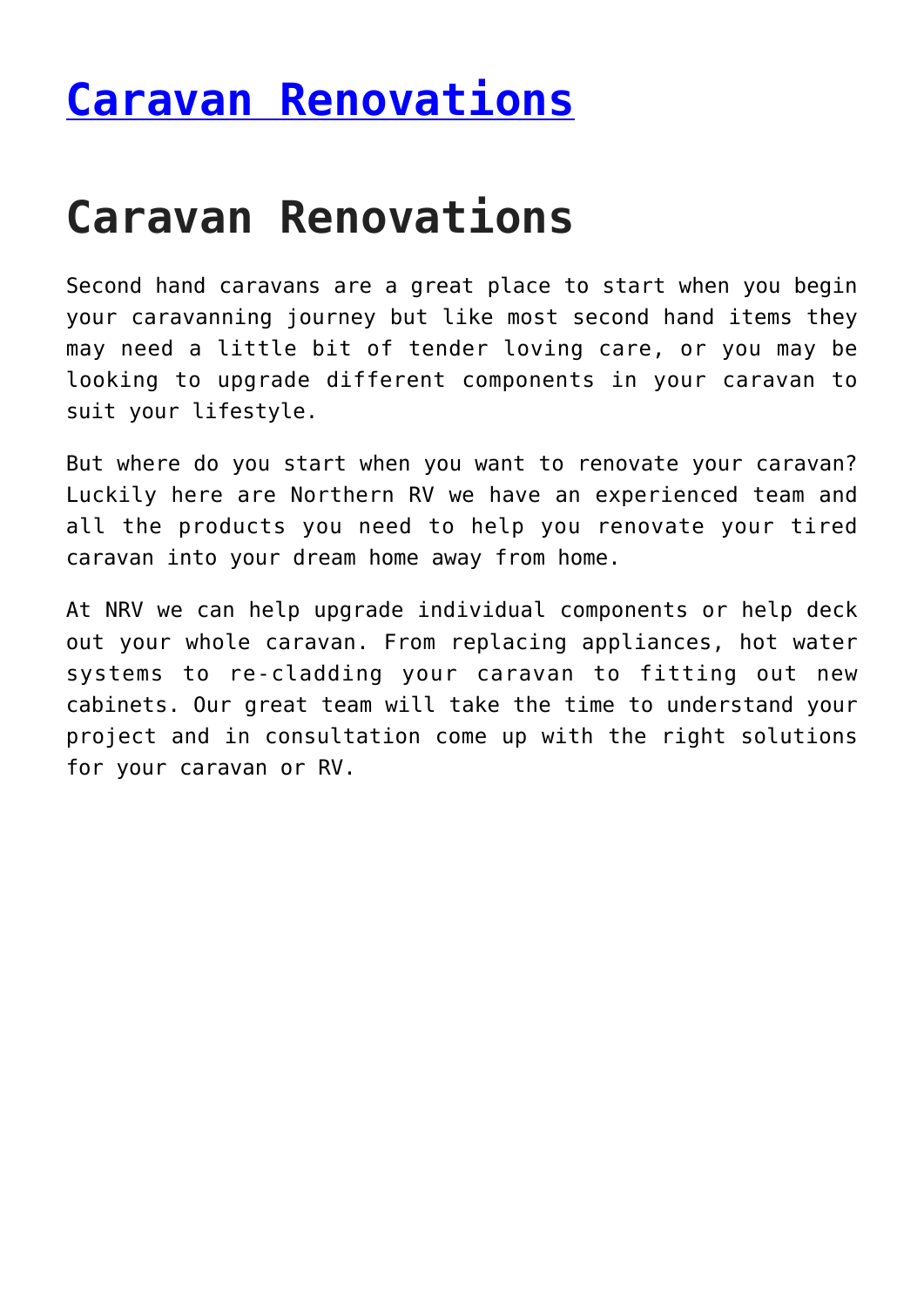

## **At NRV we can assist in:**

- Refurbishing kitchens/bathrooms
- Installing water tanks and gauges
- Solar systems
- Gas heaters
- Air-conditioners
- Electrical appliances
- Lighting
- Appliances
- Cladding repairs
- Replacing cabinets
- Refurbishing upholstery

Don't take the chance of trying to renovate your own caravan. Have the professionals take a look at your project and here at Northern RV we will be able to assist you in converting your old caravan into a caravan that will make living more comfortable, provide better use of existing space to even modernising the kitchen. We will take your ideas and turn them into reality.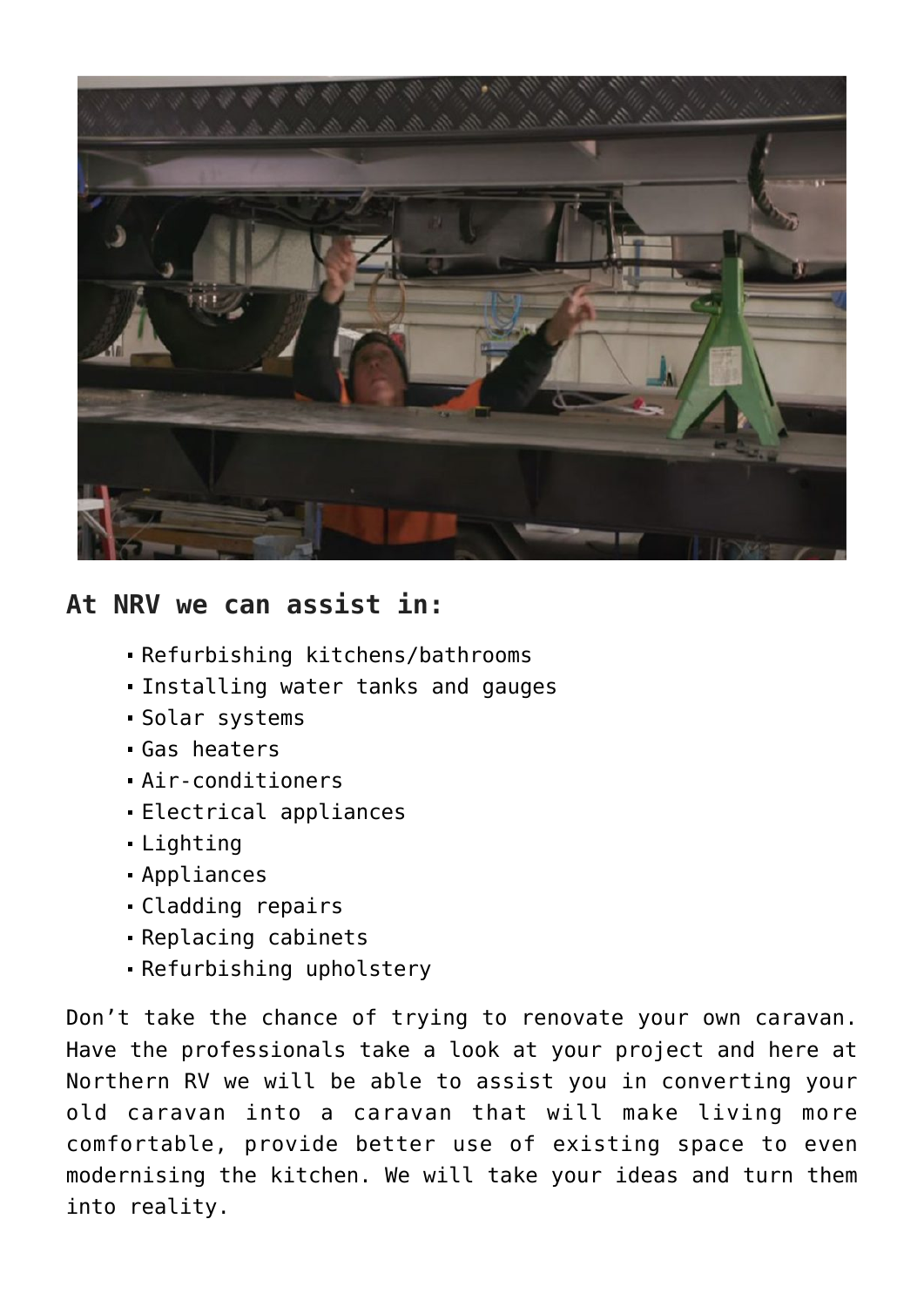## **Enquire About Caravan Renovation**

Complete the below enquiry from and one of our team members will contact you to discuss your project.

Type of work

 $\Box$ Refurbishing kitchens/bathrooms $\Box$ Lighting $\Box$ Installing water tanks and gauges  $\Box$ Appliances  $\Box$ Solar system  $\Box$ Cladd $\overline{\Box}$ ng  $repairsGas$  heaters Replacing cabinet  $\Box$ AirconditionersRefurbishing upholstery Electrical appliances

Send